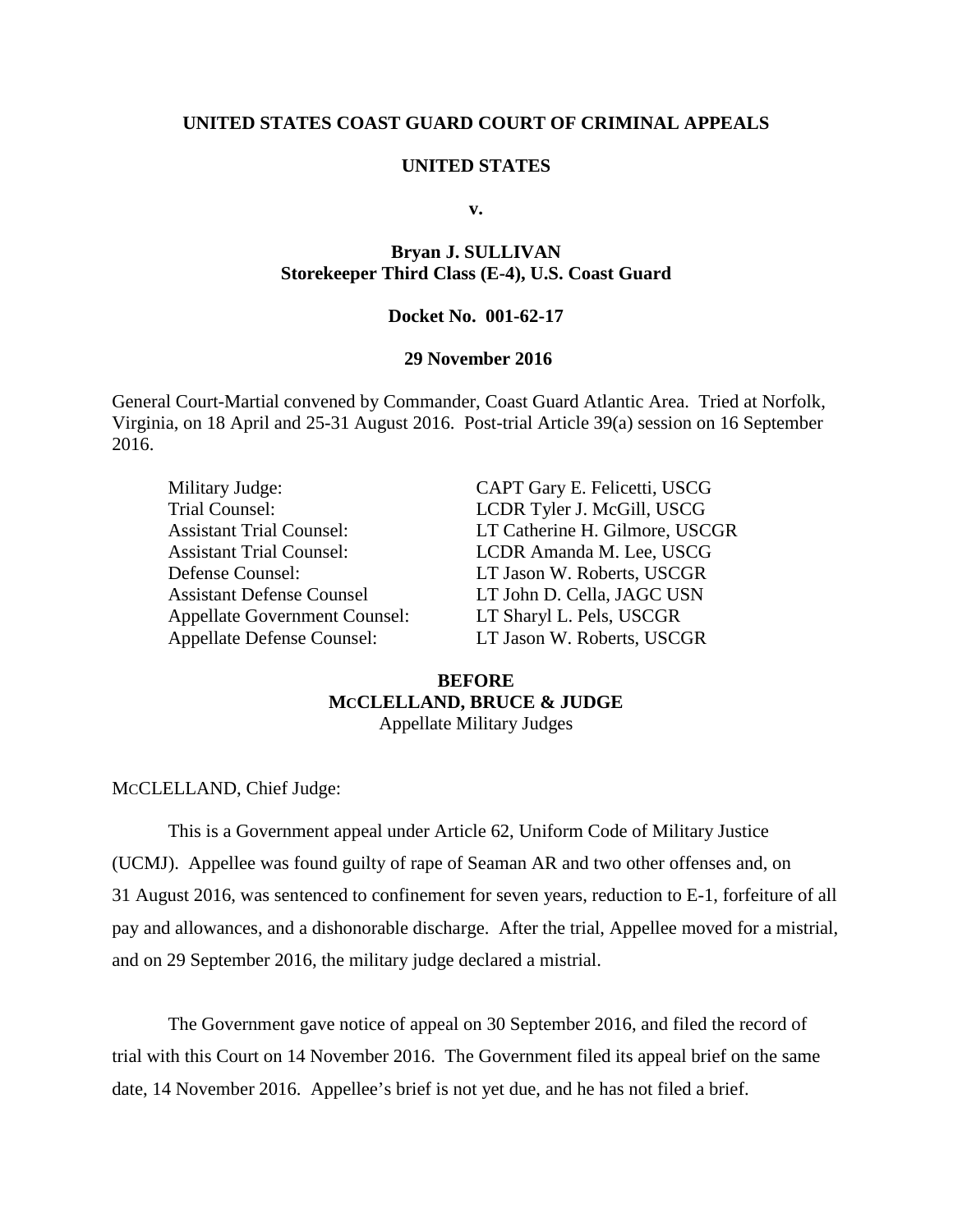#### **United States v. Bryan J. SULLIVAN, No. 001-62-17 (C.G.Ct.Crim.App. 2017)**

The Government argues that the military judge abused his discretion by declaring a mistrial. We disagree, as will appear.

The Government's motion to attach Appendix A, the affidavit of CDR Adler, deputy staff judge advocate for the Convening Authority, is granted. The Government's motion for oral argument is denied.

#### **Timeliness of Government filings**

Rule 21 of the Courts of Criminal Appeals Rules of Practice and Procedure governs appeals by the Government. Rule  $21(d)(1)$  provides, in pertinent part:

The trial counsel shall have 20 days from the date written notice to appeal is filed with the trial court to forward the appeal . . . to the representative of the government designated by the Judge Advocate General. The person designated by the Judge Advocate General shall promptly file the original record with the Clerk to the Court . . .. Appellate government counsel shall have 20 days (or more upon a showing of good cause made by motion for enlargement within the 20 days) from the date the record is filed with the Court to file the appeal with supporting brief with the Court.

As noted above, the Government gave notice of appeal on 30 September 2016. The record was forwarded to the Judge Advocate General's representative in two parts on 4 November and 7 November 2016. (United States Appeal and Brief, Appendix A at 4.). The Government filed the record of trial with this Court on 14 November 2016. This is very far from compliance with Rule 21's requirement to forward the record in twenty days and promptly file it with this Court. As such, the Government was required by Rule 23(d) to accompany the filing of the record with a motion for leave to file out of time. No such motion was filed.

The fact that a motion for leave to file is required carries with it the distinct possibility of a denial of such a motion. In the absence of such a motion in this case, it was certainly within our power to reject the filing. In short, although we do not regard the late filing as a jurisdictional defect, we have discretion to decline to consider this appeal. *See United States v. Combs*, 38 M.J. 741 (A.F.C.M.R.), and cases cited therein.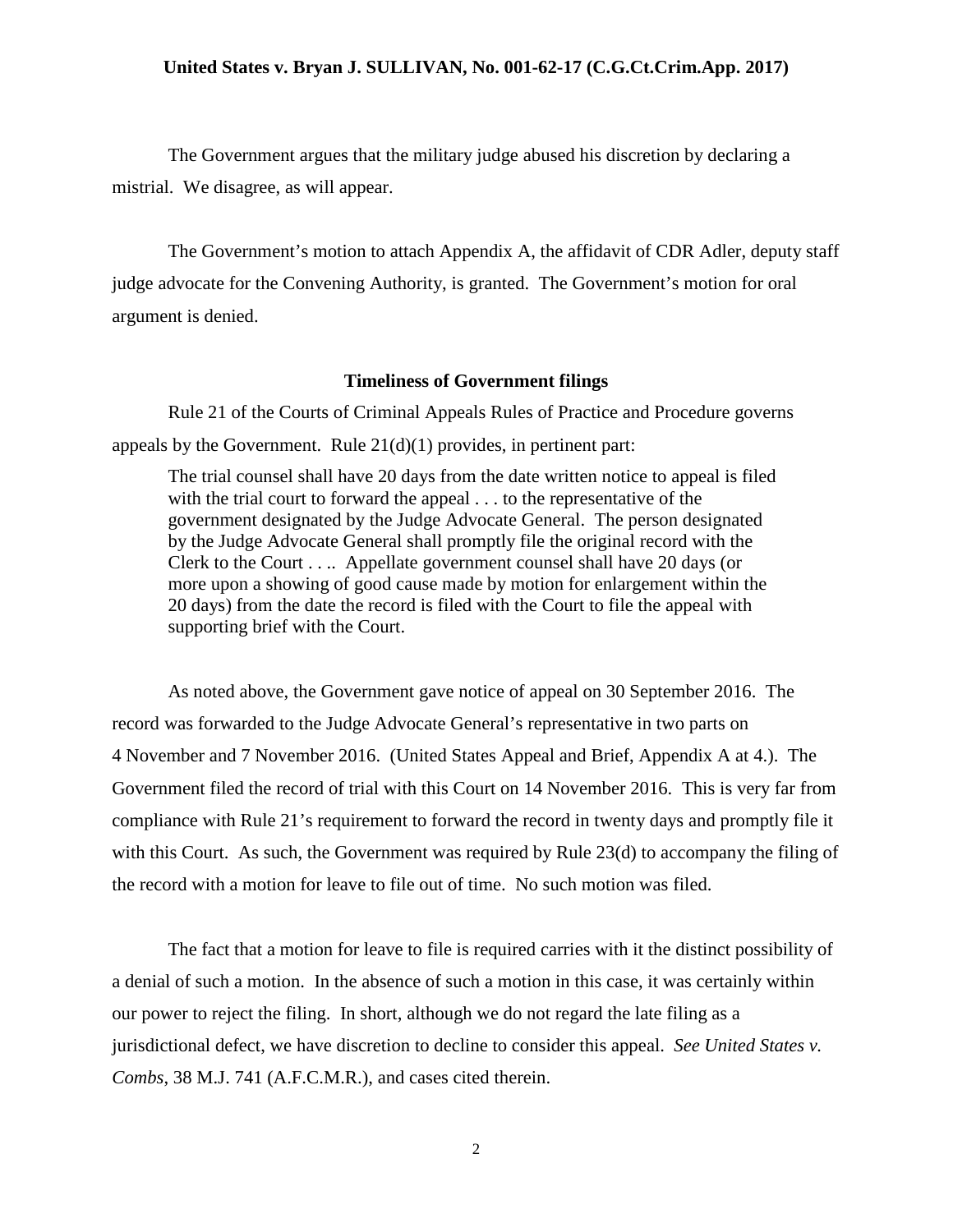### **United States v. Bryan J. SULLIVAN, No. 001-62-17 (C.G.Ct.Crim.App. 2017)**

Perhaps hastily, we accepted the filing of the record and did not hold the Government to its twenty-day obligation or its obligation to file a motion for leave to file.<sup>[1](#page-2-0)</sup> Although we could reconsider that acceptance, we now proceed to decide the appeal.

## **Whether military judge abused discretion**

Under Article 62, we act only with respect to matters of law. We review the military judge's discretionary decisions for abuse of discretion. We reject findings of fact only if they are clearly erroneous or not supported by the evidence.

Rule for Courts-Martial 915(a), Manual for Courts-Martial, United States (2012 ed.), provides:

The military judge may, as a matter of discretion, declare a mistrial when such action is manifestly necessary in the interest of justice because of circumstances arising during the proceedings which cast substantial doubt upon the fairness of the proceedings.

The motion for mistrial was based on the Government's use of misleading information in Prosecution Exhibit 1, a call record from AR's mobile telephone, during closing argument. Trial counsel argued that the twenty-four minutes between a certain event whose time was known and a certain text recorded on the call record – twenty-four minutes, during a part of which the sexual encounter must have occurred – refuted the accused's description of events in AR's barracks room and the defense argument that the admitted sexual encounter had been consensual.

After the trial, defense counsel discovered, from materials received before trial but theretofore unnoticed by all parties, that the call record showed texts in Central Time, so that the text appeared to have occurred an hour before it actually occurred in the context of all other events.<sup>[2](#page-2-1)</sup> Hence what appeared to have been twenty-four minutes was actually one hour and twenty-four minutes.

<span id="page-2-1"></span><span id="page-2-0"></span><sup>&</sup>lt;sup>1</sup> Counsel would be ill-advised to rely on such grace in future cases.<br><sup>2</sup> The events were alleged to have occurred in Cape May, New Jersey, which is in the Eastern Time Zone. Voice telephone calls were recorded in Prosecution Exhibit 1 in Eastern Time.